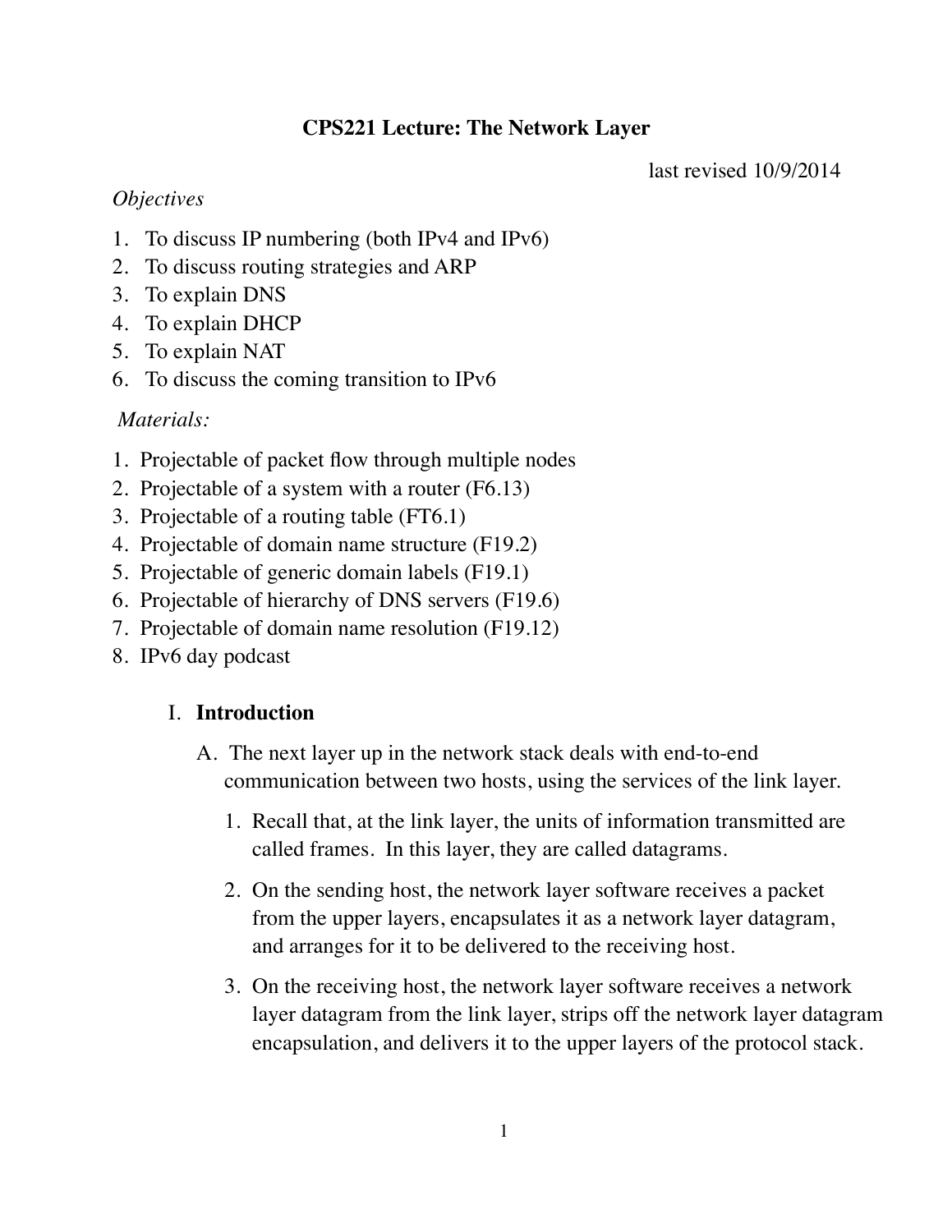- 4. Network layer functionality is also present on the intervening nodes, which are just responsible for passing on the datagram to the next node (the next hop). Note, though, that layers above the network layer are not involved (and are generally not even present) on the intervening nodes.
- 5. PROJECT: Diagram showing packet flow through multiple nodes
- 6. Conceptually, network layer functionality is a software function but in practice on the intermediate nodes it may be performed by specialized hardware known as routers.
- B. In TCP/IP, this layer is also called the IP layer.
- C. There are several major issues concerning this layer we need to discuss.
	- 1. The mechanism used for addressing systems at this level IP numbers.
	- 2. How routing is done

(This includes how IP numbers are translated into link layer physical (MAC) addresses.)

- 3. How symbolic domain names (e.g. [www.cs.gordon.edu\)](http://www.cs.gordon.edu) are mapped to IP addresses.
- 4. How an IP address is actually assigned to a system
- 5. A widely-used strategy known as Network Address Translation (NAT)
- D. We will also say a bit about the coming transition to a new version of the Internet protocols called IPv6, which will have significant impact on this layer.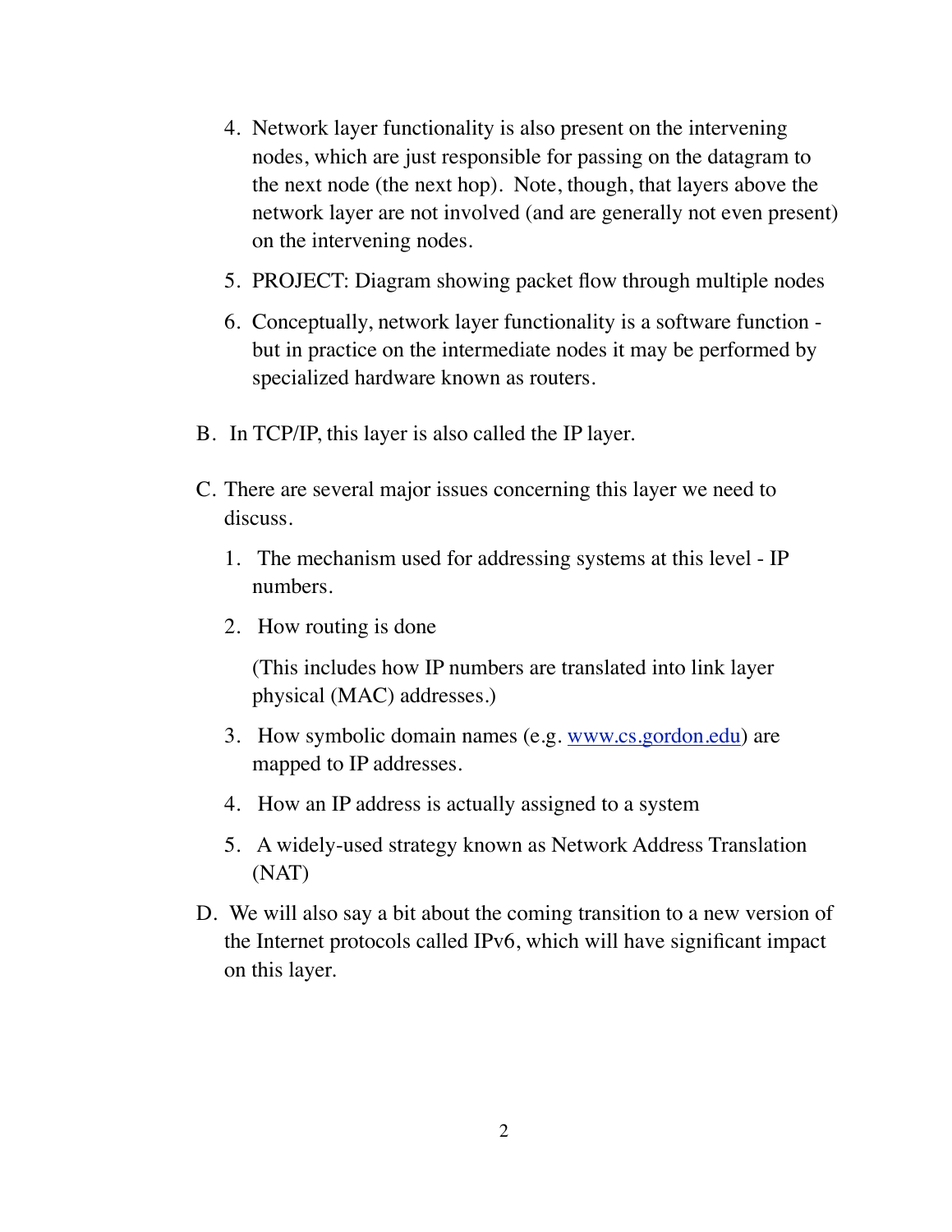### **II. IP Addresses**

- A. As you know, addressing at this level is specified by the system of IP numbers.
	- 1. We tend to think of an IP number as being associated with a computer (host).
		- a) But actually, it is associated with a physical interface.
		- b) On a computer with multiple interfaces, each active interface will have its own IP number

SHOW on laptop (System Preferences | Network)

- c) However, for simplicity we will often speak about a host's IP by which we mean the IP of its interface (or of the interface being used in a given transaction if there is more than one)
- 2. Conceptually, an IP number is a 32 bit binary number but it is conventionally written as 4 decimal numbers in the range 0..255 (dotted octet notation)
- 3. An IP number consists of two parts: a prefix that identifies a particular network (the most significant bits) and a host number that identifies a particular host on the network.

A consequence of this is that if a computer is moved to a different physical location that is on a different network, its IP number will have to change. (Recall the analogy we used earlier: the MAC address of an interface is like a person's SSN, which doesn't change no matter where he moves; but the IP is like a postal address which changes when the person moves.)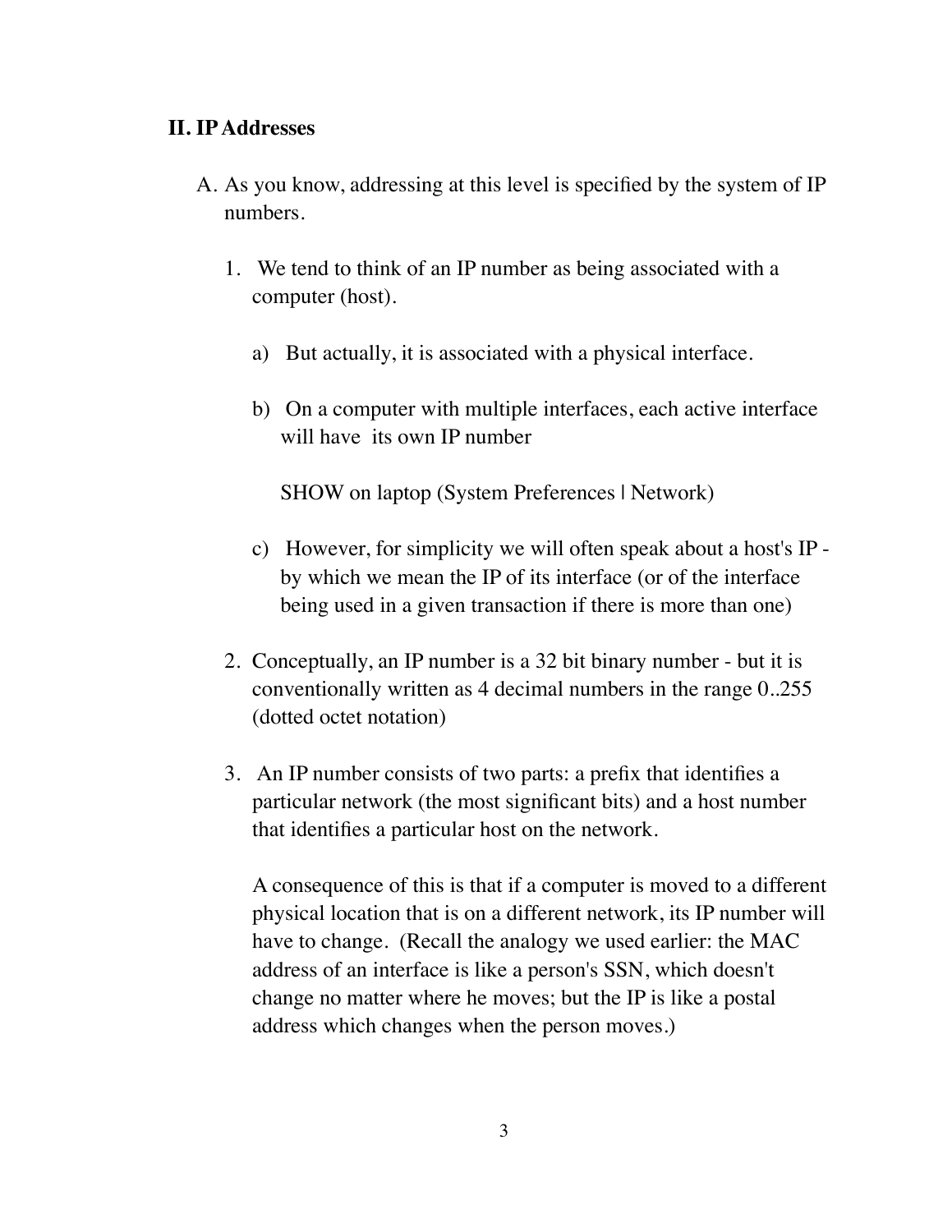- B. While most of the possible IP numbers are available to identify hosts, certain numbers are reserved for special purposes:
	- 1. Addresses whose first octet is 127 are loopback addresses i.e. they refer to the same computer.
		- a) Though any address beginning with 127 can be used, the convention is to use 127.0.0.1.
		- b) Conventionally, the hostname localhost is associated with this IP.
	- 2. Addresses in the ranges 10.0.0.0 to 10.255.255.255, 172.16.0.0 to 172.31.255.255, and 192.168.0.0 to 192.168.255.255 are reserved for internal use within a network and will never appear in "the outside world". (BTW: note that all of the IPs used on Gordon's network are in one of these blocks. We'll talk about how this is handled later.)
	- 3. Addresses in the range 169.254.0.0 to 169.254.255.255 are reserved for autoconfiguration.
	- 4. Addresses whose host number portion is all 1's (255) are reserved for broadcast messages to all nodes on the appropriate network e.g. 192.168.255.255 would be used for a message directed to all hosts on the network identified by the prefix 192.168.
- C. Of course, if an IP address consists of a prefix that identifies a network and a host specifier within that network, the question arises as to where the line is drawn.
	- 1. Originally (pre 1993), this was handled by a scheme of network classes. (Classful addressing)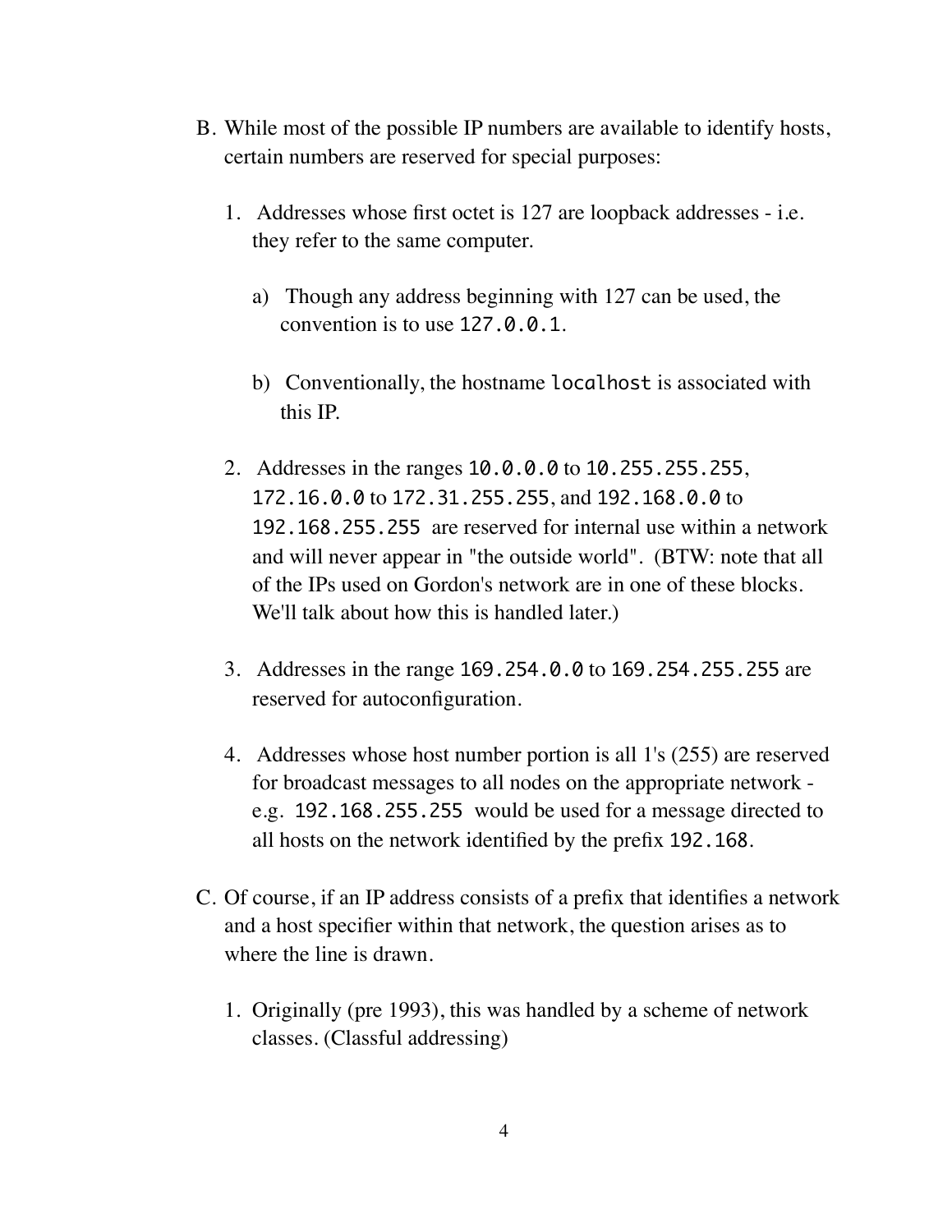- a) Class A networks use 8 bits (the first octet) to specify the network and 24 bits (the remaining 3 octets) to specify a particular host. (A class A network could therefore have nearly  $2^{24}$  = over 16 million distinct hosts).
- b) Class B networks use 16 bits (the first 2 octets) to specify the network and 16 bits (the remaining 2 octets) to specify a particular host. (A class B network could therefore have nearly  $2^{16}$  = 65536 distinct hosts).
- c) Class C networks use 24 bits (the first 3 octets) to specify the network and 8 bits (the remaining octet) to specify a particular host. (A class C network could therefore have nearly  $2^8 = 256$ distinct hosts).
- d) The first few bits of the first octet specifies what class an address belonged to.
	- (1) If the first bit was  $0$  (IP's in the range  $0.0.0.0$  to 126.255.255.255 - recall that 127 as a prefix is reserved), the address was interpreted as that of a host on a class A network.
	- (2) If the first two bits were 10 (IP's in the range 128.0.0.0 to 191.255.255.255) the address was interpreted as that of a host on a class B network.
	- (3) If the first three bits were 110 (IP's in the range 192.0.0.0 to 223.255.255.255) the address was interpreted as that of a host on a class C network.
	- (4) IP's whose first three bits were 111 (224.0.0.0 on up) were used for other purposes (so-called "class D" and "class E" addresses)
- 2. However, this scheme of classes was very wasteful of possible addresses. For example, suppose a network had 400 hosts. It couldn't use class C addresses, but giving it a class B block of addresses would result in wasting over 60,000 possible addresses!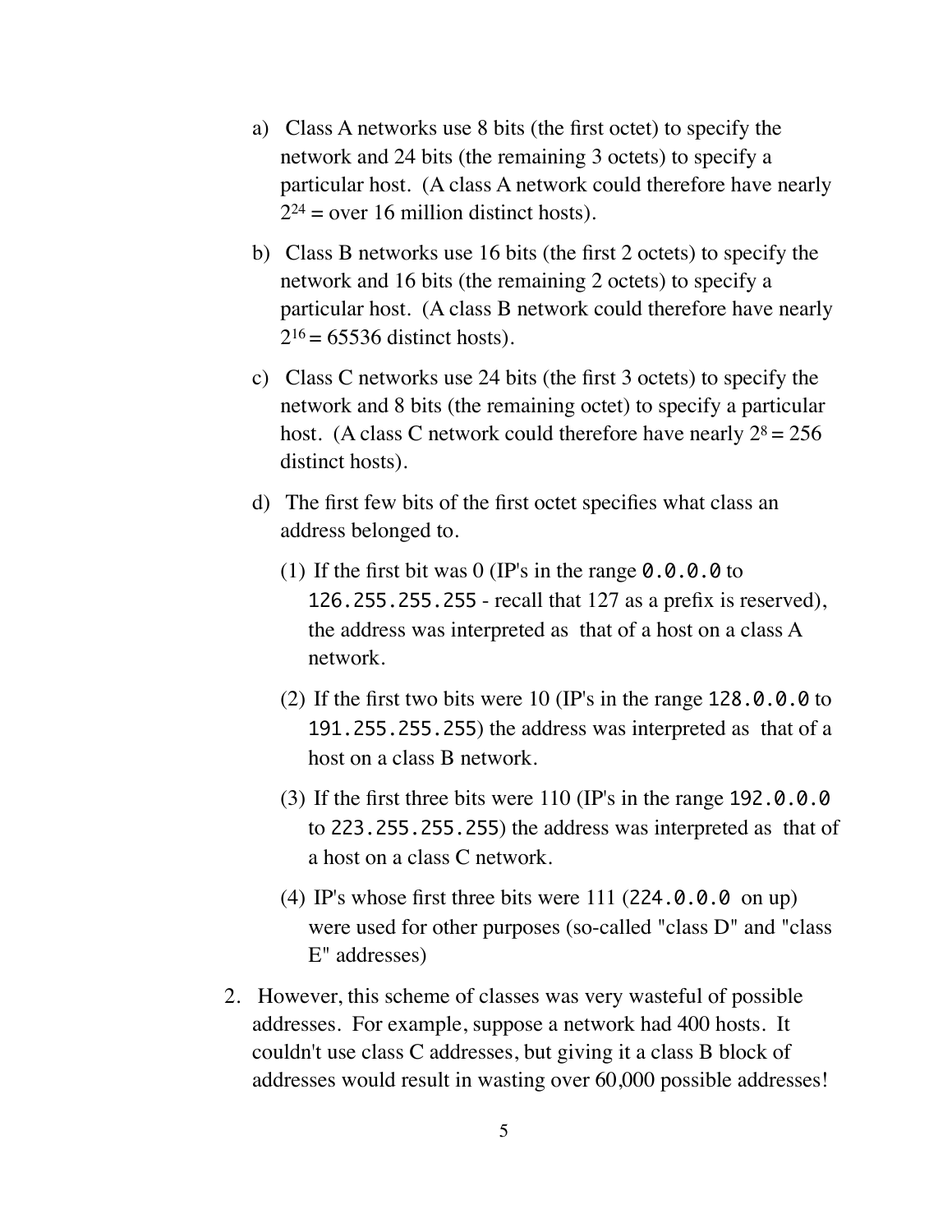- 3. In 1993, a scheme called CIDR Classless Interdomain Routing was adopted.
	- a) In this scheme, a network could be divided into subnets, with additional prefix bits used to specify the subnet.

For example, a class B network might be divided into 16 equalsize subnets, with 20 bits used as a prefix to specify the network (16 bits) and subnet (4) and the remaining 12 bits used to specify a host within a particular subnet. (Maximum of almost  $2^{12} = 4096$  hosts per subnet).

- b) It is not necessarily the case that the subnets will be of equal size - e.g. a class C block (256 addresses in all) might be divided into one subnet encompassing 128 addresses, and two encompassing 64 addresses each.
	- (1) The larger subnet would use a 25 bit prefix 24 to specify the basic class C block and one to specify the subnet leaving 7 bits to specify one of 128 (27) hosts.
	- (2) The two smaller subnets would use 26 bit prefixes thus leaving 6 bits in each case to specify one of 64 (26) hosts
- c) Of course, now to interpret an address one needs to know both the address and the number of bits of it which are used as a prefix. Conventionally this is written as address/prefix bits e.g. at the time I was writing this lecture the IP for my laptop was 172.16.13.94/16 - that it is, it is host 13.94 on the network having the prefix 172.16.
- d) Given this information, it is possible to determine the range of IPs that are part of the subnet the address belongs to.
	- (1)For example, 172.16.13.94/16 belongs to a subnet encompassing 216 (65536) addresses in the range 172.16.0.0 to 172.16.255.255.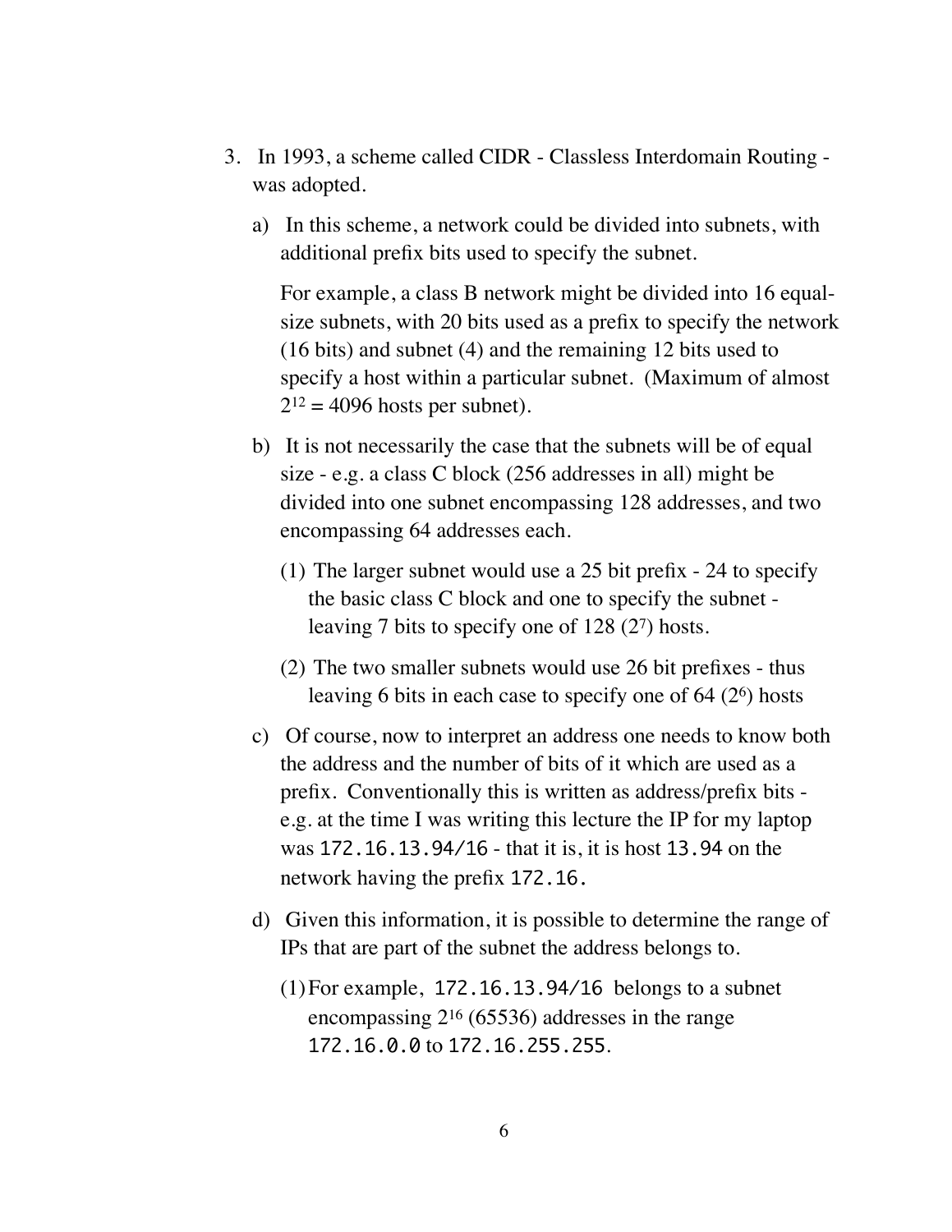- (2) On the other hand, if the address were specified as 172.16.13.94/21, it would be understood as referring to one of 211 (2048) hosts in the range 172.16.8.0 to 172.16.15.255.
- (3)(In all cases, the highest address in the subnet range is the broadcast address for the subnet - so, for example, 172.16.15.255 is the broadcast address for a subnet of which 172.16.13.94/21 is a part.
- e) Given the number of bits in the prefix, it is also possible to calculate a subnet mask - which is an IP like number that has 1's in positions corresponding the prefix and zeroes elsewhere.

For example, the subnet mask for the subnet that 172.16.13.94/16 belongs to is 255.255.0.0. (This mask can be bit-wise anded with the an IP address [ equivalent to C/C  $++$ /Java & 1 to extract the prefix from the IP - e.g. 172.16.13.94 anded with 255.255.0.0 is 172.16.0.0.

D. The use of CIDR eliminated much of the waste of IP numbers that pure Classful addressing created. Still, even with CIDR and another strategy we will look at later (NAT), it remains the case that there are not enough IP numbers to meet the need of assigning an IP to every device that can be connected to the internet. (In fact, in February 2011 the last unassigned /8 block of addresses was assigned to a Regional Registry)

For this reason and others, a new set of internet protocols call IPv6 is emerging. Whereas IPv4 uses 32 bits for an IP number, IPv6 uses 128 - which will not run out in the foreseeable future, since in IPv6 there are  $2^{128}$  possible IPs = over 100 trillion.

(More on the transition to IPv6 later)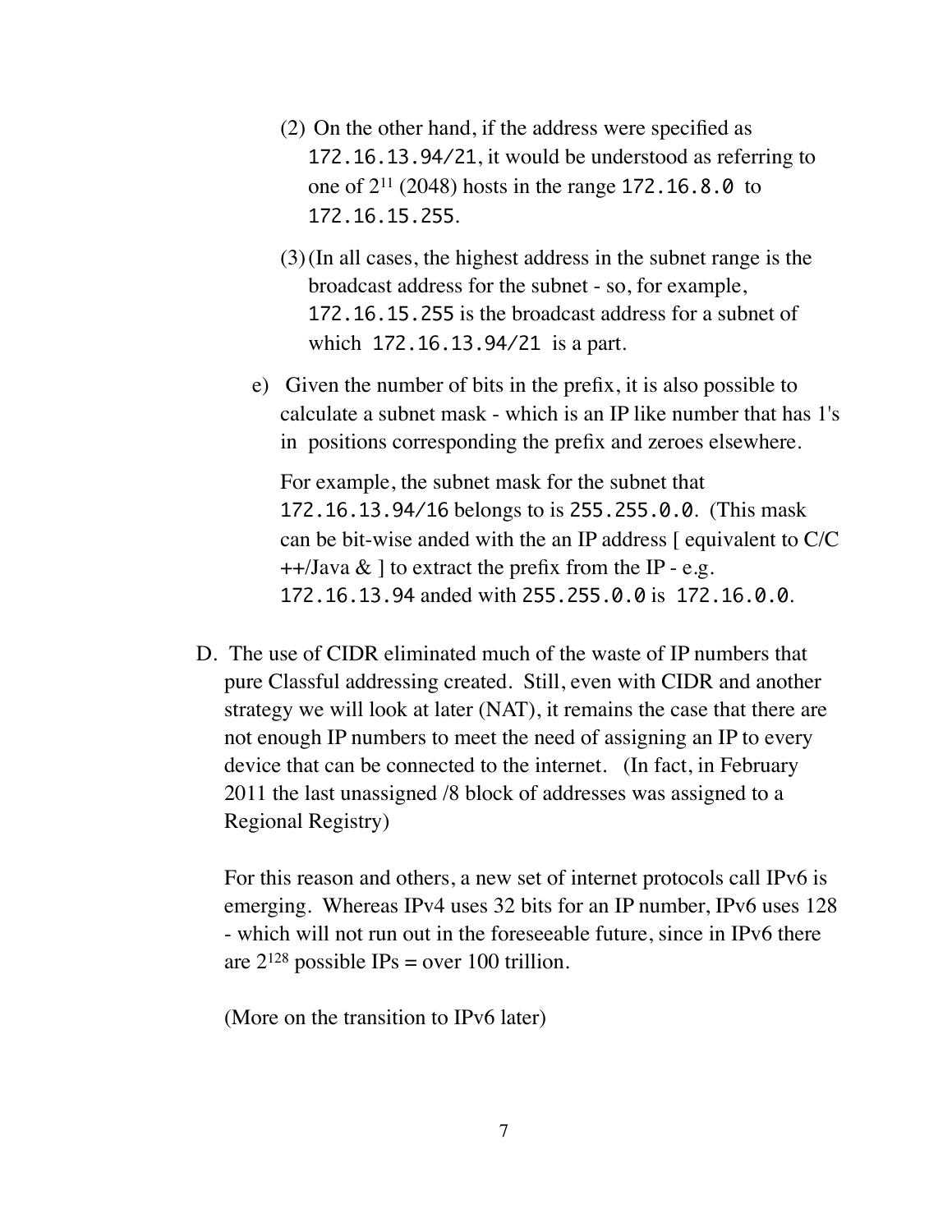### **III.Routing**

- A. One of the major responsibilities of the network layer is end-to-end routing of packets. (This contrasts with the link layer, which is only responsible for getting a packet to a neighbor to which it is physically connected.) This is, of course governed by the IP of the destination system.
- B. There are two cases
	- 1. The destination system is on the same subnet as the sending system.
	- 2. The destination system is on a different subnet
	- 3. The sending system can easily distinguish these two cases by comparing the subnet prefix portion of itself and the destination IP
- C. In the case of sending to another node on the same subnet, direct delivery can be used.
	- 1. In this case, the sending system is physically connected to the destination (via a shared channel such as ethernet or wireless, or via a network of switches).
	- 2. Therefore, all the network layer needs to do is to instruct the link layer to physically deliver the datagram to the correct physical address.
	- 3. Of course, this begs an important question. The network layer identifies interfaces by IP numbers, while the link layer uses MAC addresses. How does the network layer resolve an IP to a MAC address for use by the next layer down?
		- a) The answer is a protocol called Address Resolution Protocol (ARP).
		- b) To resolve an IP to a MAC address, the network layer broadcasts a special kind of packet to the subnet (using the broadcast address for the subnet), in effect saying "I need the physical address for the interface that has such and such IP".
		- c) This broadcast is ignored by all interfaces on the subnet except the one using the requested IP, which responds with its MAC address.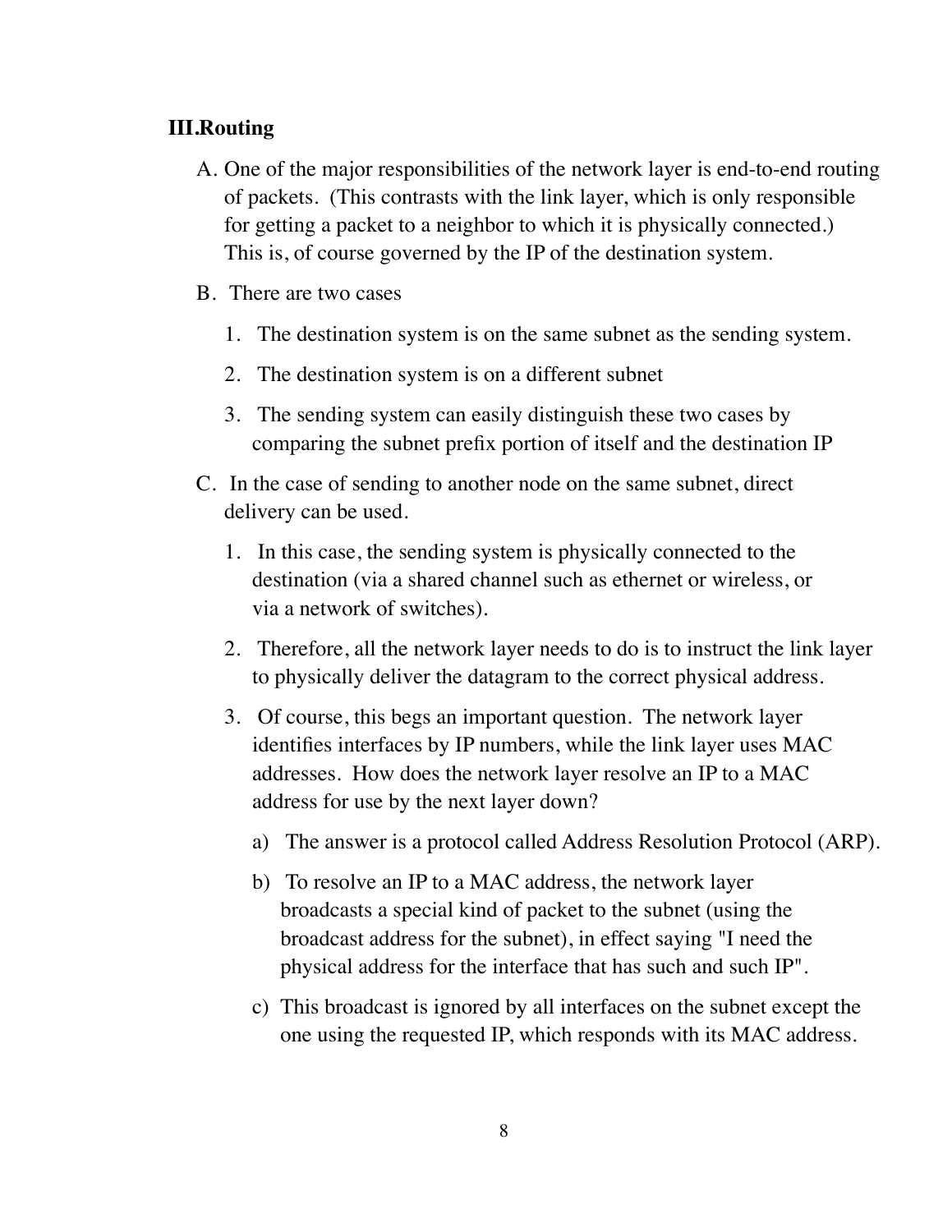- d) To avoid needing to make repeated ARP requests, the software on the sending system can cache a physical address for a period of time.
- D. But how does the network layer handle delivery of a datagram to a node on a different subnet?
	- 1. For this to work, a subnet needs a designated Gateway system, which actually has at least two interfaces connected to two different subnets - including either a "higher level" subnet or another gateway.
	- 2. Typically, this gateway service is provided by a router which is a node that only handles the three lowest layers of the protocol stack. (Though it could also be handled by a general-purpose computer running suitable software).
	- 3. The basic idea is this: datagrams that can be delivered directly on the local subnet are delivered this way, while datagrams destined for elsewhere on the Internet are sent to the gateway, which in turn forwards them in the correct direction. (The IP number remains that of the endpoint host, but the physical address to which the datagram is sent is the router.

PROJECT: Example of a router

4. The router's operation is governed by a routing table. When multiple entries might match, the entries are ordered using the "longest matching prefix" rule.

PROJECT: Example routing table

- 5. Consider each of the following possibilities:
	- a) Host 180.70.65.135 sends a packet to 180.70.65.136. It can do this directly, since both are on the same subnet.
	- b) Host 180.70.65.135 sends a packet to 201.4.16.37. It sends the datagram to the router, which in turn forwards it over its interface m1.
	- c) Host 180.70.65.135 sends a packet to 202.12.34.56. It sends the datagram to the router, which in turn passes it on to via interface to 180.70.65.200, which in turn forwards it on to its next step.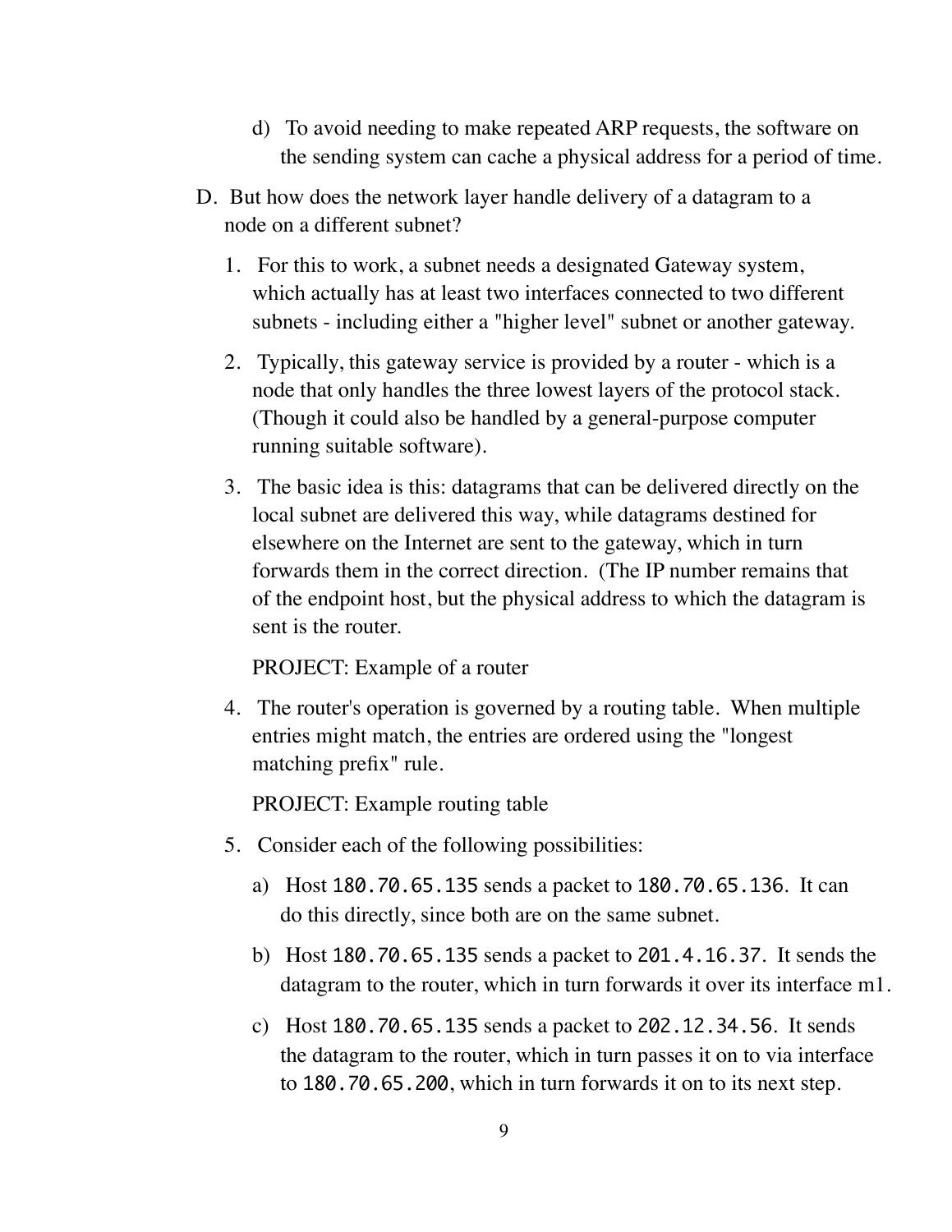### **IV.DNS**

A. The transport and network layers of the protocol stack require that hosts be specified by IP address; but applications typically reference servers by URL - which typically includes a domain name plus often other information specifying a specific file.

Example: The URL for these lecture notes will be [www.cs.gordon.edu/courses/cps221/lectures-2014/The%](http://www.cs.gordon.edu/courses/cps221/lectures-2011/The)20Network %20Layer.pdf

- 1. [www.cs.gordon.edu](http://www.cs.gordon.edu) is the domain name
- 2. [courses/cps221/lectures-2011/The%](http://www.cs.gordon.edu/courses/cps221/lectures-2011/The)20Network%20Layer.pdf names a specific file
- B. Some mechanism is needed to map from a domain name to the corresponding IP address.
	- 1. In the earliest days of the Internet, each system maintained a file (called hosts on Unix systems) that listed the names and IP numbers of systems it needed to know about.

Example: Show /etc/hosts on a workstation

- 2. But this system is obviously inadequate for several reasons
	- a) On the global internet, a given host may need to contact many different hosts around the world for things like web access and mail. The size of the file that would be needed for this would be huge, and maintaining it manually would be impossible.
	- b) Moreover, sometimes the IP associated with a given URL has to change.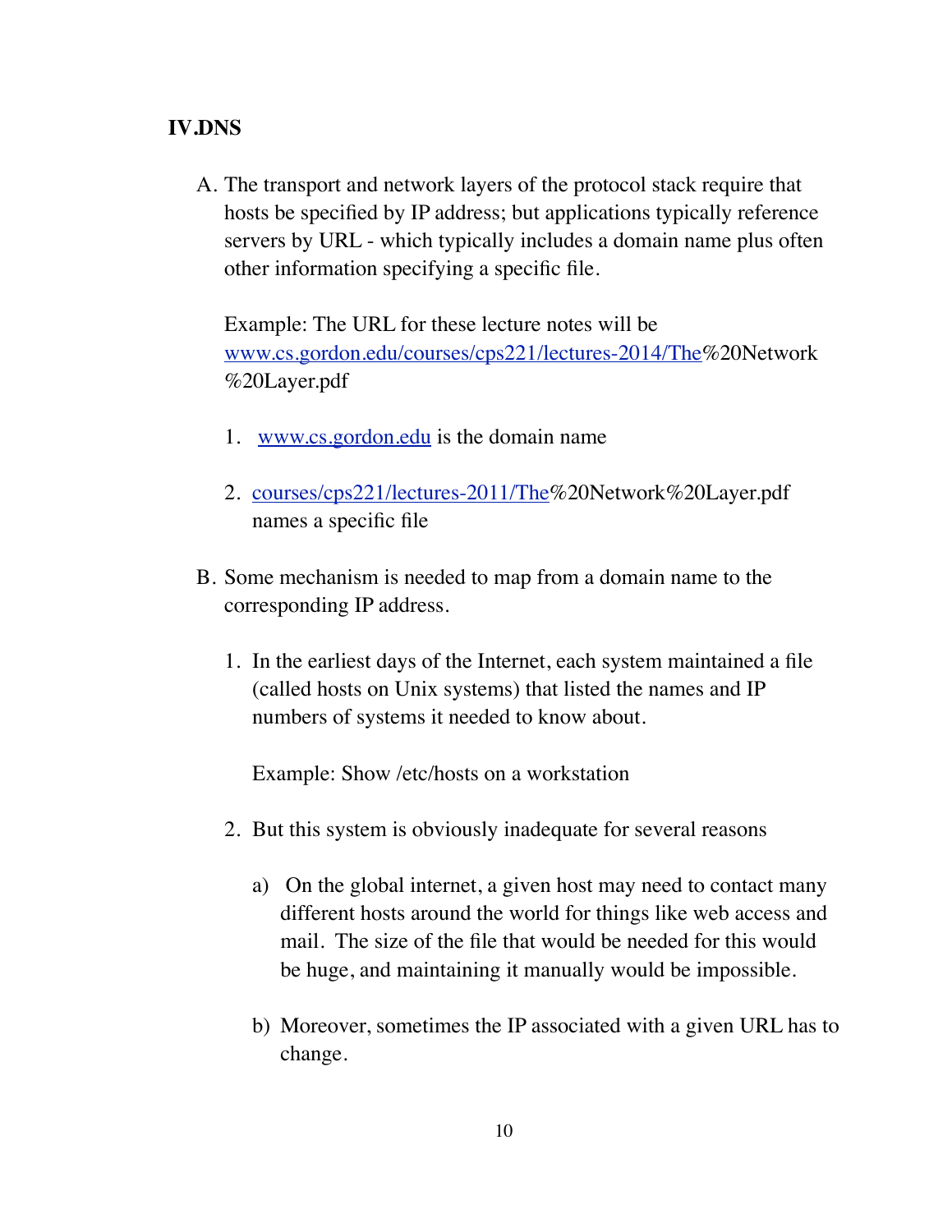- C. The Internet therefore makes use of a domain name system, which provides an unambiguous mechanism for mapping names to IP numbers.
	- 1. For example, consider the fully qualified domain name [www.cs.gordon.edu](http://www.cs.gordon.edu)
		- a) The rightmost name (.edu) specifies what is known as a toplevel domain - the domain of educational institutions.
		- b) gordon is a particular institution within that domain.
		- c) cs is a subdomain of the gordon domain (The CS program at Gordon)
		- d) www is the name of a particular host belonging to the CS program, which has the IP address 10.100.150.17.
	- 2. There are several types of top-level domains, of which two are most commonly seen.

PROJECT: Top-level of domain name space

a) Generic TLDs refer to broad categories (like .edu)

PROJECT: Generic domain labels

- b) There is a TLD for each country (e.g. .uk, .ca, .cn ...)
- D. The domain name system is supported by DNS servers.

PROJECT: Hierarchy of name servers

1. Note that each level in the hierarchy only needs to record IPs for the next level down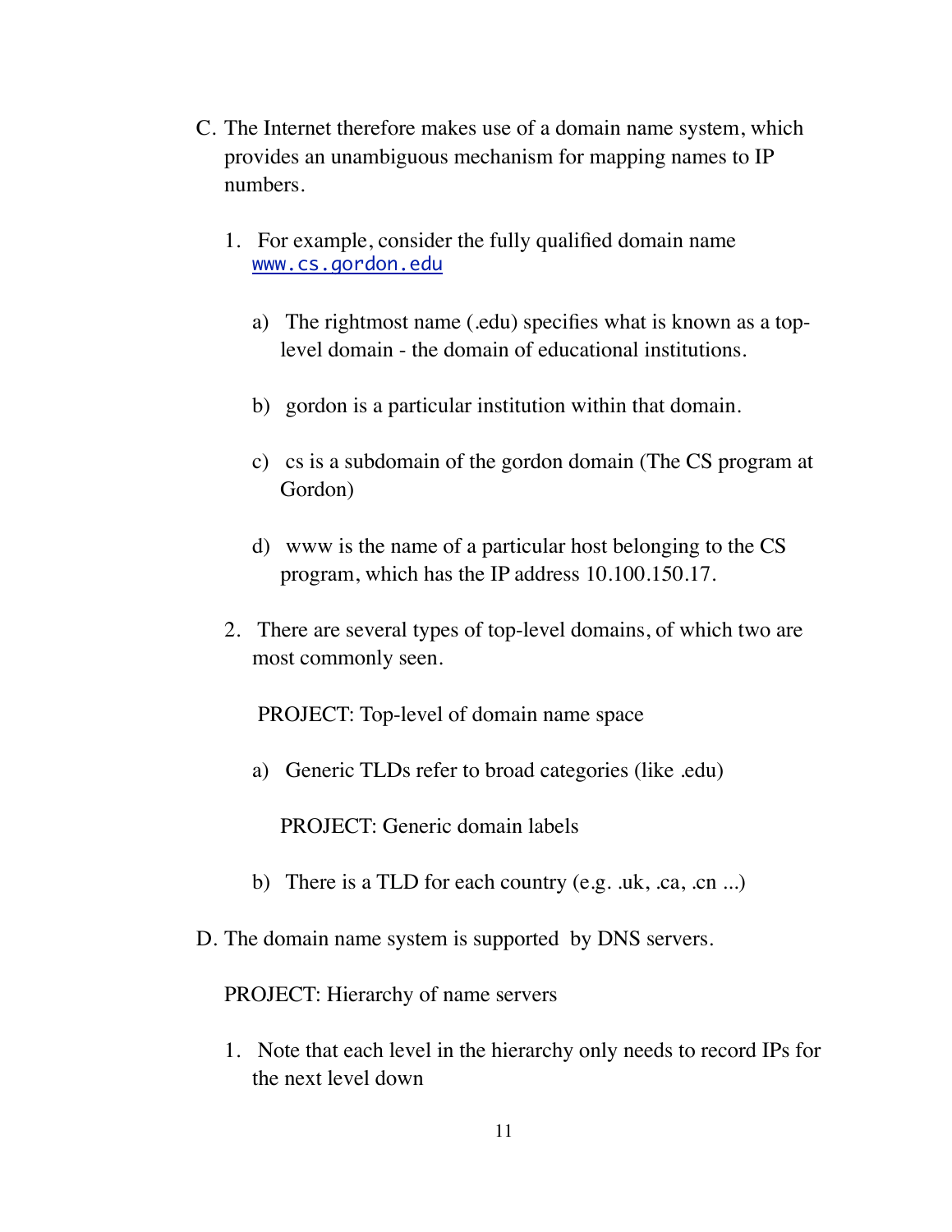- a) The .edu TLD server records the IP for the DNS for gordon.edu
- b) Gordon's DNS records the IP for the DNS for cs.gordon.edu
- c) The CS DNS records the IP for [www.cs.gordon.edu](http://www.cs.gordon.edu)
- 2. Every host records the IP for the DNS it uses, and each DNS records the IP of the next DNS up.
- 3. The process of mapping translating a domain name into an IP is called resolution. A host application can request the resolution of a domain name from the local DNS. If the local DNS cannot handle it, the request is forwarded up the hierarchy and then back down another branch of the hierarchy.

PROJECT: Resolution of a domain name

DEMO: host [www.cs.gordon.edu](http://www.cs.gordon.edu)

(Note that, to resolve this, my computer contacted Gordon's DNS, which in turn needed to contact the CS DNS).

E. The DNS system also provides support for reverse resolution - i.e. translating an IP back to a domain name.

DEMO: host 10.100.150.17

- 1. Notice that, though [www.cs.gordon.edu](http://www.cs.gordon.edu) resolved to this address, the reverse translation resolved to david.cs.gordon.edu. What's going on?
- 2. While the IP associated with a given domain name needs to be unique, the reverse does not have to be true. Several different domain names may refer to the same IP - in which case the reverse resolution process will give one of these names.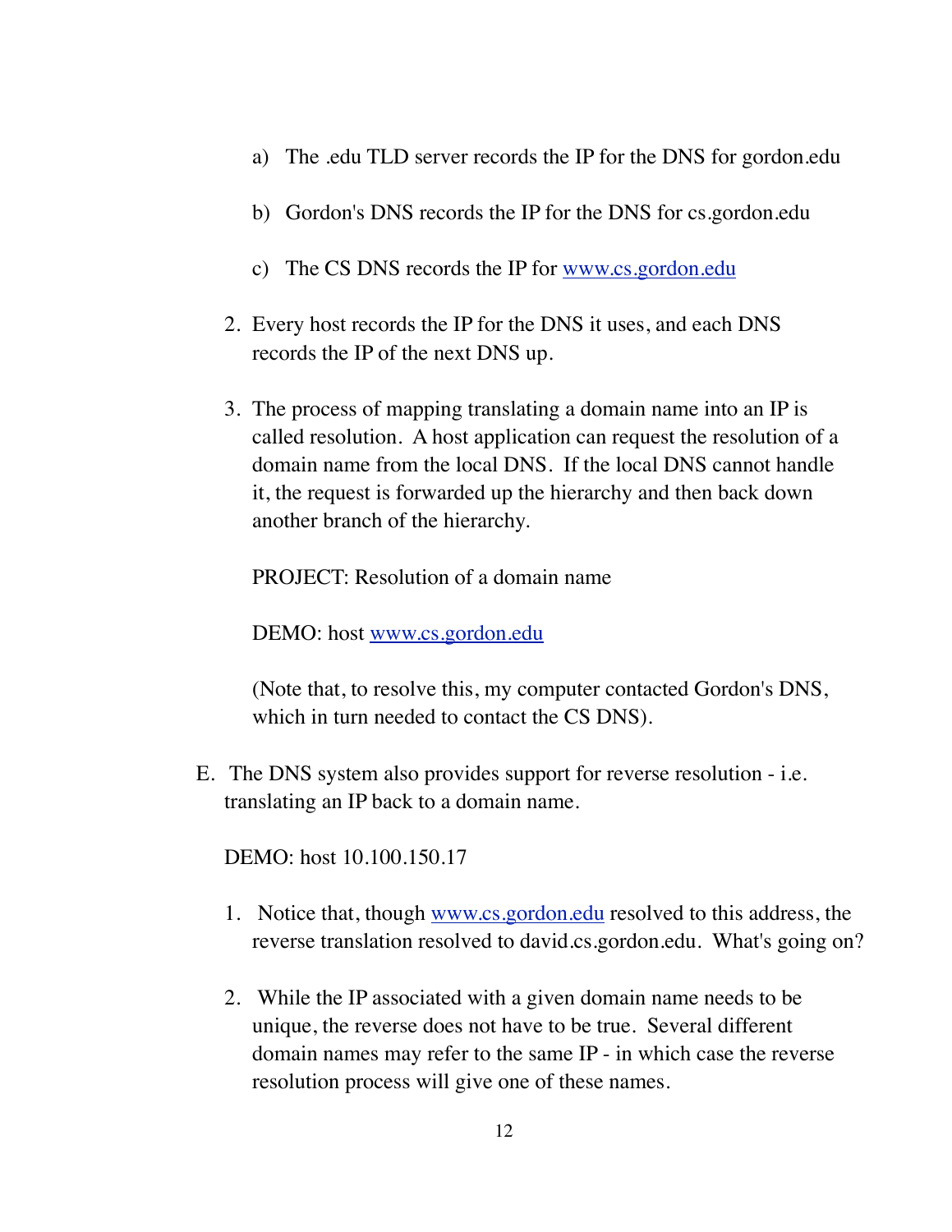- 3. It is our practice in our department to give individual machines the names of biblical figures like david.cs.gordon.edu or joshua.cs.gordon.edu or amos.cs.gordon.edu.
- 4. However, we also create functional names likes [www.cs.gordon.edu](http://www.cs.gordon.edu) or files.cs.gordon.edu or dbms.gordon.edu. The functional names are stored in the DNS as aliases which we can easily change if we decide to move a particular service to a different physical machine.
- F. Finally, note that there the domain name system distinguishes between fully qualified domain names and partially qualified domain names.
	- 1. [www.cs.gordon.edu](http://www.cs.gordon.edu) is a FQDN, but [www.cs](http://www.cs) is a PQDN
	- 2. A FQDN can be resolved from anywhere on the internet, but a PQDN is meaningful only in a given context - e.g. on the gordon campus, [www.cs](http://www.cs) would have the same meaning as [www.cs.gordon.edu](http://www.cs.gordon.edu) - but off campus only the latter name would resolve. (Compare calling a person by their first name in the context of this classroom versus the need to use a full name in other contexts)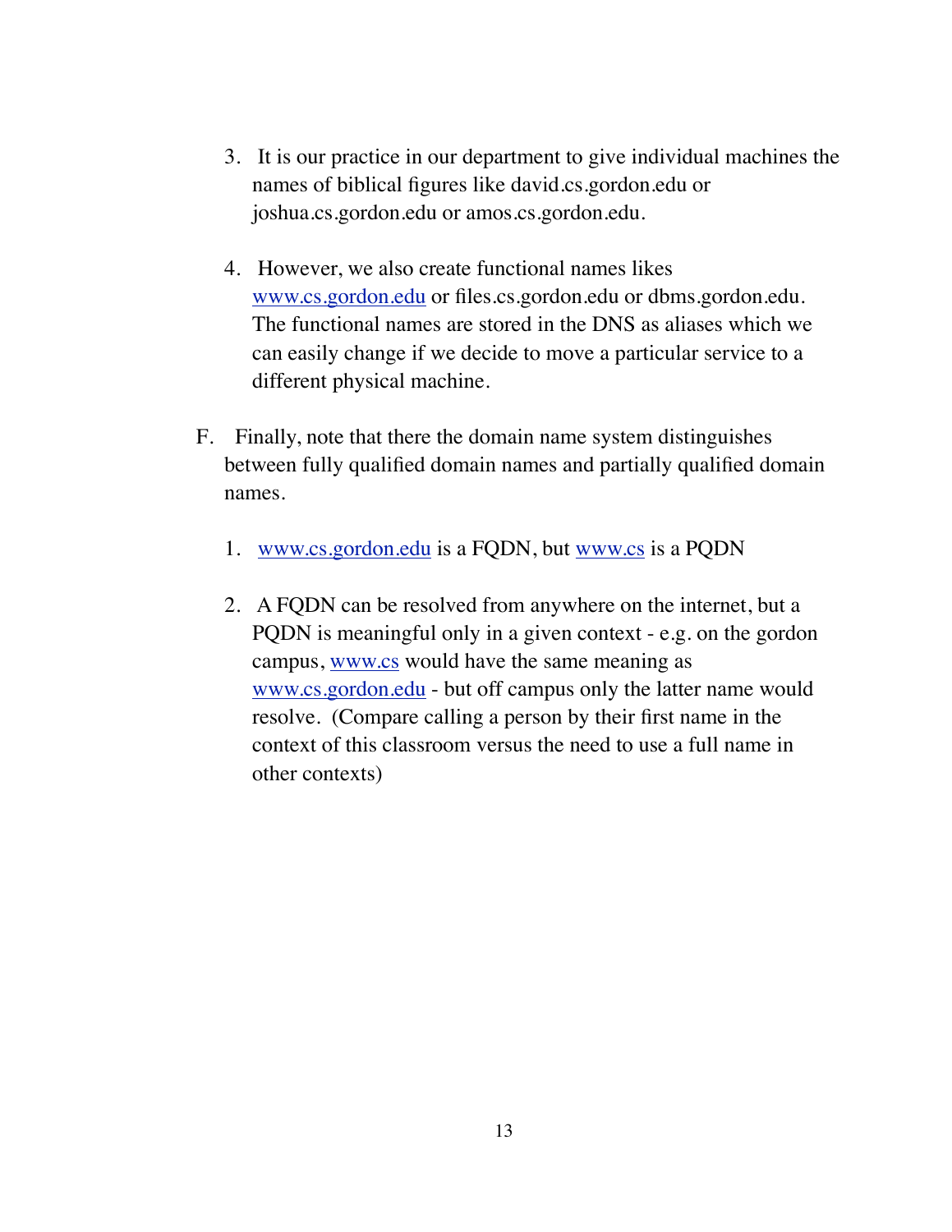### V. **DHCP**

- A. We now need to consider the question of how an IP number is assigned to a host.
	- 1. For starters, blocks of IP numbers are assigned by IANA to various regional internet registries for the various areas of the world. RIRs, in turn, allocate blocks of IP numbers to ISPs in their part of the world.
	- 2. ISPs, in turn, allocate ISP numbers to organizations or individual hosts. For example, Gordon's ISP has allocated a block of 128 IPs to us.
	- 3. If a block of IP numbers is allocated to a company or an organization, then it, in turn, assigns IP numbers to each host that is part of it.
- B. Actually, to function on the network, a host system needs to know several pieces of information.
	- 1. Its own IP address
	- 2. Its subnet mask
	- 3. The IP address of the gateway to send packets to that are destined for a system outside its subnet
	- 4. The IP address of the DNS server to use.
- C. One way to handle this is to use static configuration all of these are specified by a configuration file that is read at operating system startup.
	- 1. But this has several problems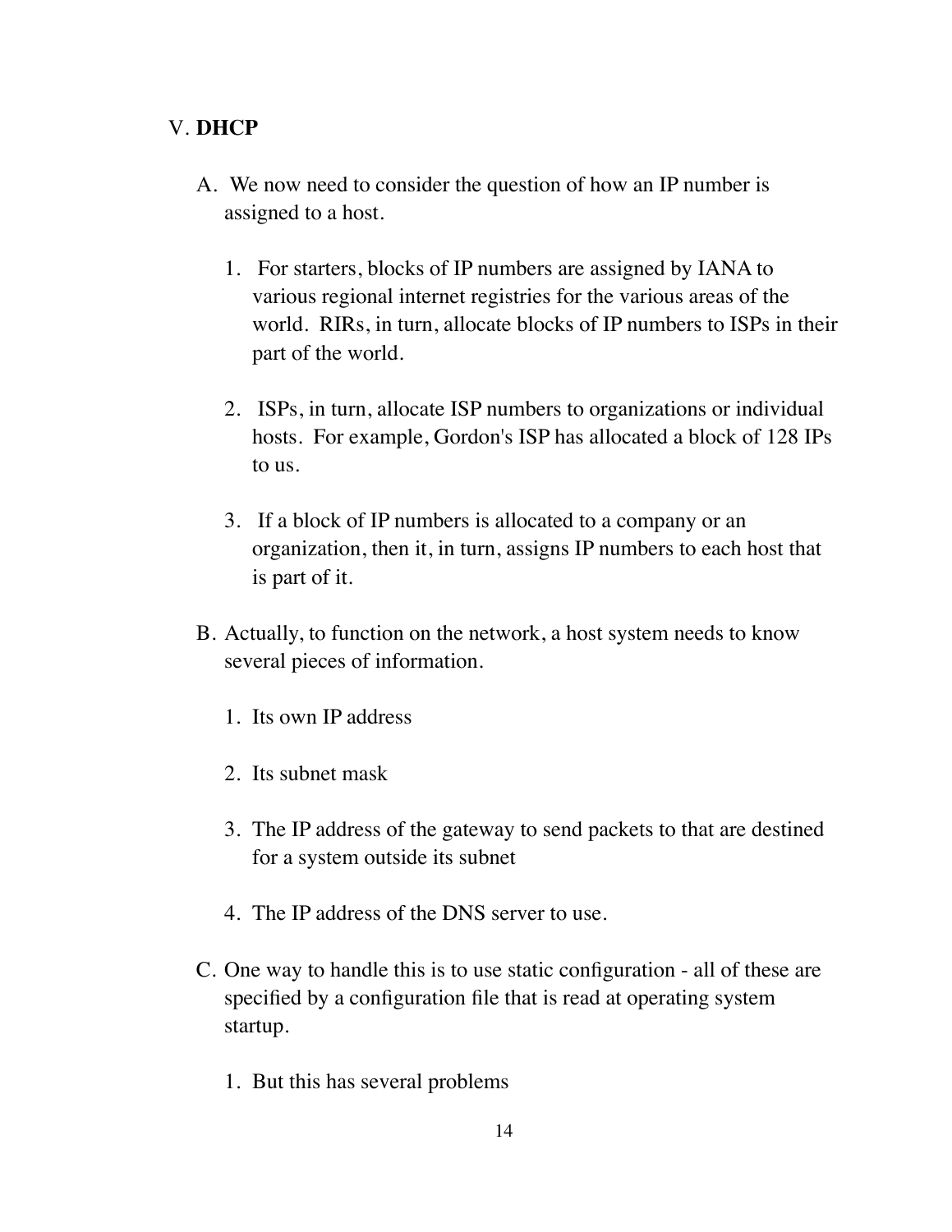- a) It requires custom configuration when the OS is installed something we don't want to impose on a non-technical user.
- b) If the network is reconfigured, each host on it may also need to be manually updated.
- c) If a host is moved to a different network or subnet, the IP needs to be reconfigured.
- d) Once an IP number is assigned this way, it belongs to that host whether it was currently on or not.
- 2. Nonetheless, this approach may be used for servers, since a server needs to have a known IP address that clients can use to contact it. (You will do something like this with the virtual systems you built in lab, because your systems will be used as servers in a later lab.)
- D. Most computers get their IPs dynamically, through a mechanism known as DHCP (Domain Host Control Protocol).
	- 1. Each subnet includes a DHCP server.
		- a) This may be a designated computer that is always running.
		- b) Or this functionality may be incorporated into the router than serves as the gateway for connecting the subnet to the larger network.
		- c) Or this may be a server that simply forwards DHCP requests to a DHCP server on another subnet.
	- 2. A DHCP server is a program that has the task of assigning an IP number and providing other information to a host at boostrap time.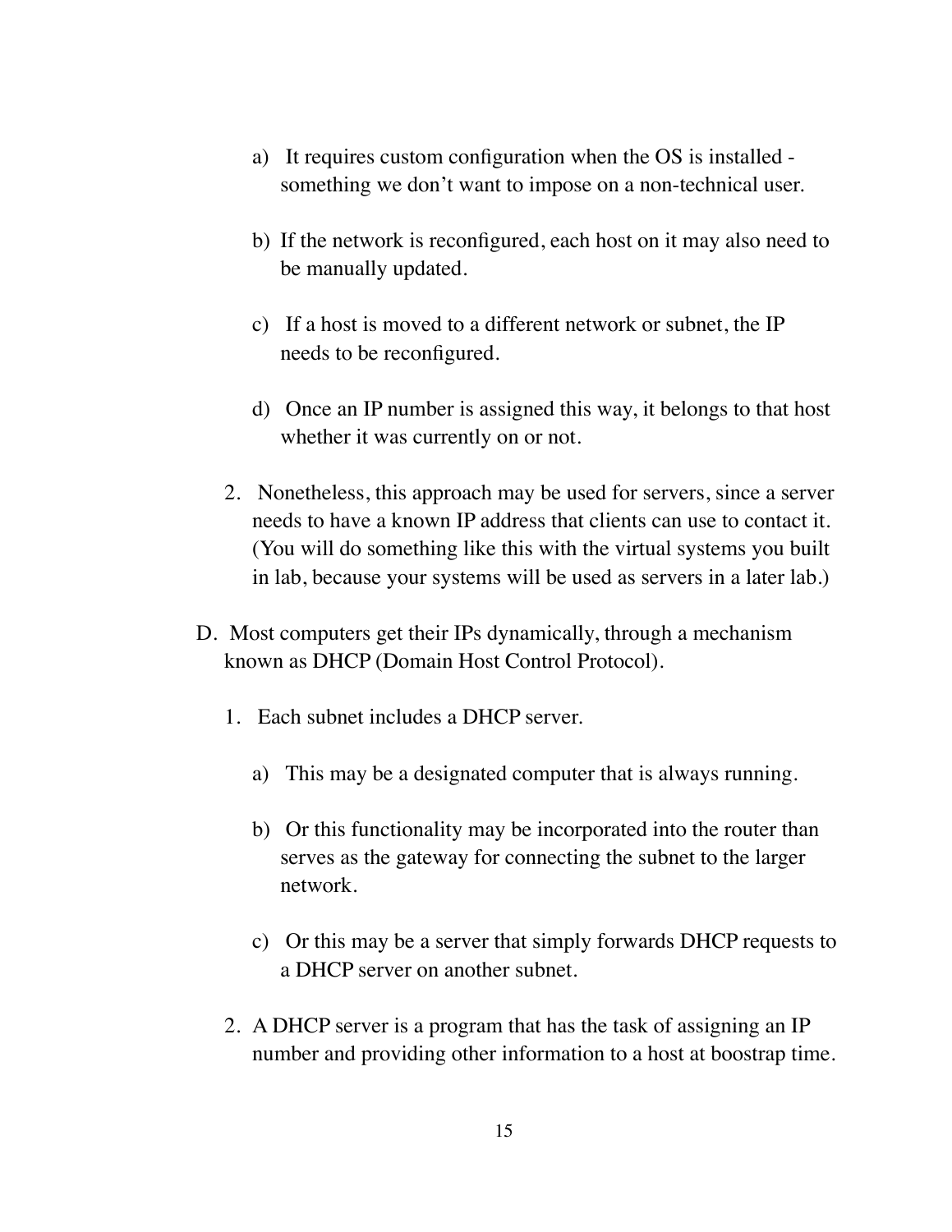- a) It is given a block of IP addresses to be assigned to hosts on its subnet
- b) It listens on the DHCP server port port 67. No other host responds to messages on this port.
- c) During system bootstrap, the OS sends a broadcast message to the DHCP server port. (It must use broadcast, of course, because it does not know any IPs at this point).
- d) The server returns an offer of configuration information (IP, subnet mask, router IP, DNS IP) as a broadcast message on the DHCP client port - port 68. (It must use broadcast because, though it knows the IP it will be assigning to the host, the host does not yet know its own IP. Port 68 is only used for DHCP response.)
- e) When the host that requested this IP receives the offer, it records the assigned IP and other information and confirms its acceptance of the offer with the DHCP server.
- f) DHCP servers may maintain a table of MAC addresses and IP numbers assigned, so that if a system is restarted, it can be given the same IP number again.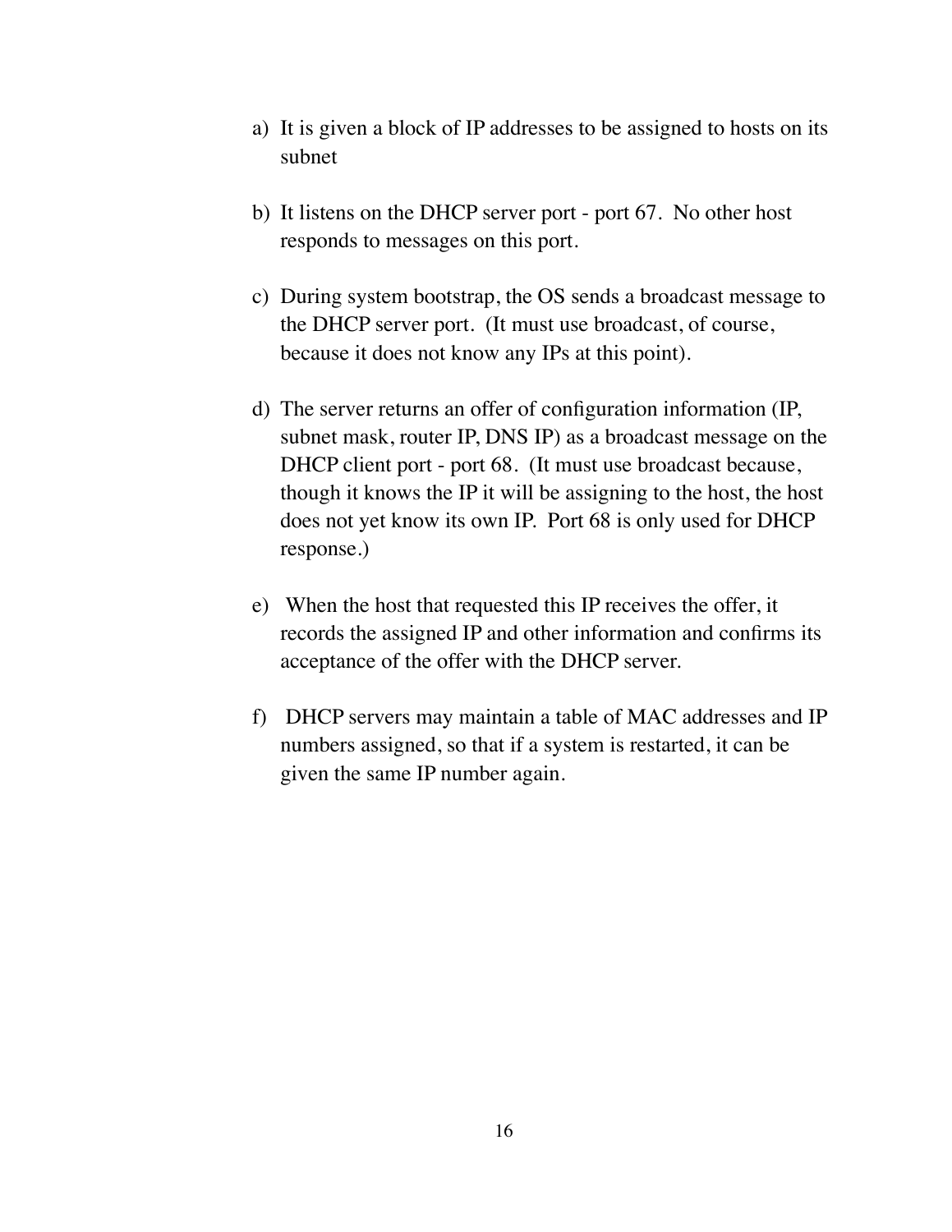### VI.**NAT**

- A. One thing that may have bothered you in the above was the question of how an organization like Gordon deals with two issues:
	- 1. Gordon has been allocated only 128 IPs but it has a lot more hosts than that!
	- 2. The IPs for computers on campus belong to private blocks like 172.16.0.0/16 which are not intended for use on the public Internet.
- B. Both of these issues are tied up with a strategy known as Network Address Translation (or NAT).
	- 1. In brief, in view of the shortage of IPv4 addresses, an organization like Gordon is typically assigned a much smaller number of IPs than it actually needs.
	- 2. Therefore, Gordon's DHCP server assigns addresses to computers on campus in a private block such as 172.16.0.0/16. Since this block contains  $2^{16} = 65536$  addresses, there are plenty to go around.
	- 3. When a computer on campus accesses an off-campus site, a NAT server located conceptually between our campus network and our ISP performs a translation operation in which the IP in the request is replaced by one of a public IP before it is sent out over the Internet.

This, of course, is straightforward.

- C. But how does NAT handle traffic from external nodes back to internal nodes - given that the internal IPs of nodes are not visible outside of the local network?
	- 1. In the case of one or more datagrams sent in reply to a message sent by a local node, this can be handled as follows: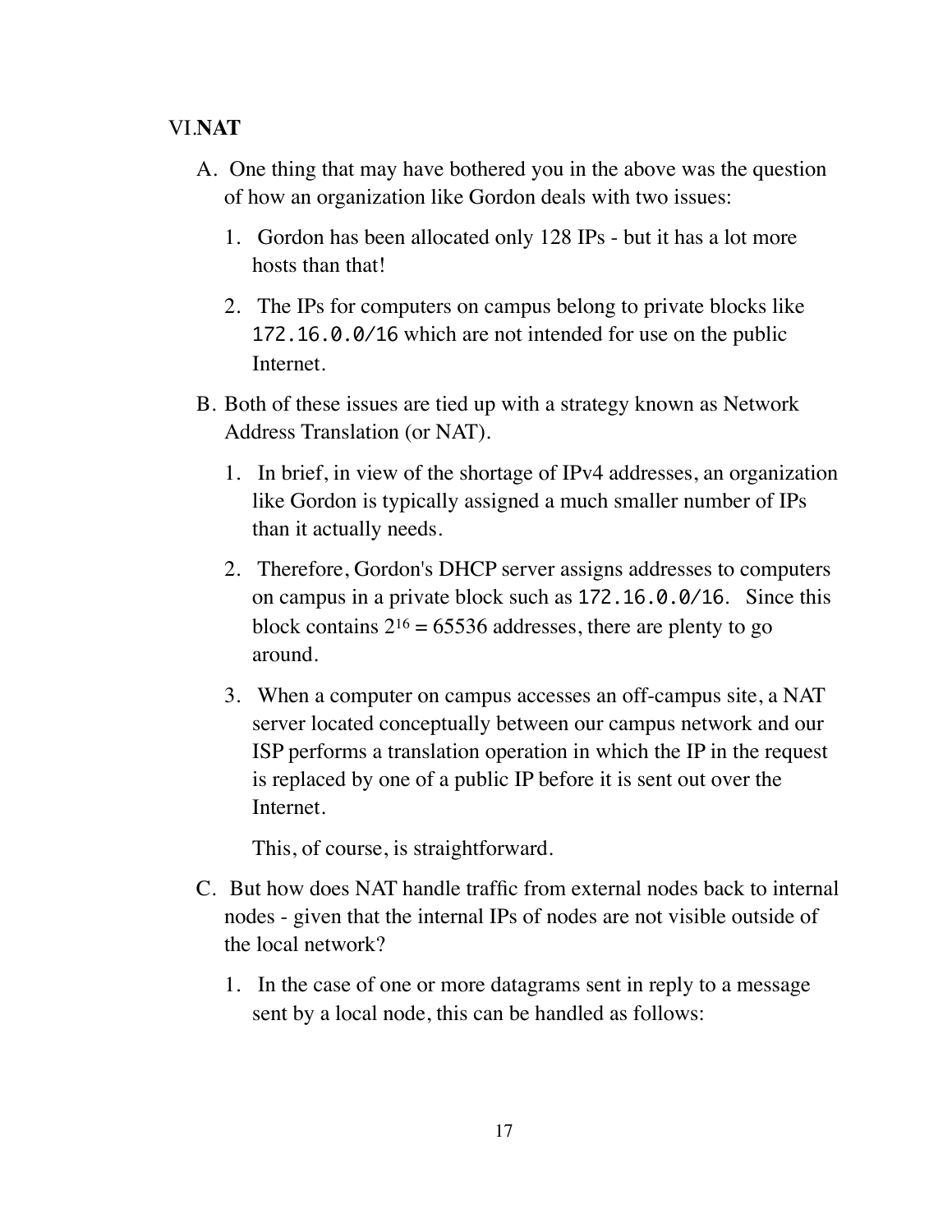- a) The NAT server not only replaces the (internal) "sender" IP by the external IP, but it also replaces the sending port in the internal datagram by a port number that it assigns.
- b) The server maintains a table in which it maps the port numbers it assigned to the original internal IP and port number.
- c) When one or more reply datagrams come back, the NAT server uses this table to replace the external IP by the internal IP that made the original request and to replace the destination port by the port specified in the original datagram.
- d) Then it sends the datagram to the internal network, where it is routed to the correct system.

Example: Suppose, on my computer (with internal IP 10.100.74.246) I access a web page at at 72.14.204.104 (google.com). The following happens:

- (1) The network layer on my computer sends out a web GET request packet specifying the particular page wanted, and containing the following protocol information:
	- (a) Source IP: 10.100.74.246
	- (b) Source Port (assigned by the transport layer): 53276
	- (c) Destination IP: 72.14.204.104
	- (d) Destination Port: 80
- (2) Gordon's NAT server sends a packet out onto the web containing the same request, but with the following protocol information
	- (a) Source IP: One of Gordon's public IPs
	- (b) Source Port: A number assigned by NAT
	- (c) Destination IP: 72.14.204.104
	- (d) Destination Port: 80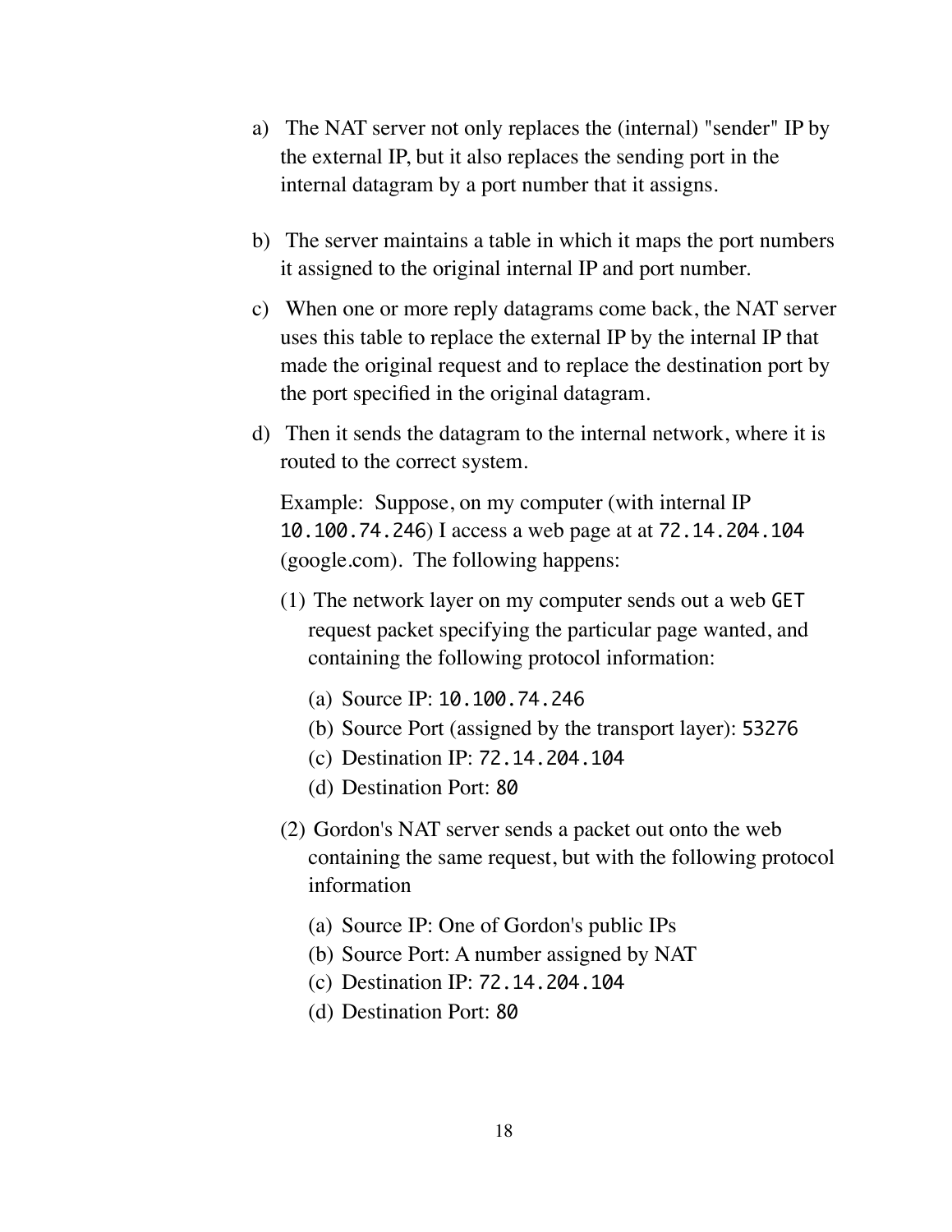- (3) It also records in a table that the port it assigned is associated with an original request from port 53276 on 10.100.74.246.
- (4) Google's server responds with an OK packet containing the requested page and the following protocol information:
	- (a) Source IP: 72.14.204.104
	- (b) Source Port: 80
	- (c) Destination IP: The same Gordon public IP
	- (d) Destination Port: The number assigned by NAT
- (5) Gordon's NAT server sends a packet onto our internal network containing the page, but with the following protocol information.
	- (a) Source IP: 72.14.204.104
	- (b) Source Port: 80
	- (c) Destination IP: 10.100.74.246
	- (d) Destination Port: 53276
- (6) My computer processes this packet as the response to its original request.
- 2. Of course, this will not work in the case of communications initiated by an outside system. For this reason, NAT cannot be used by itself for systems which have to be capable of being contacted from outside - instead, such systems need an external IP number as well.

Example: NSG has given CS the use of two external IPs. One is used for our web server [\(www.cs.gordon.edu\)](http://www.cs.gordon.edu) and one to allow access to the workstation network from off campus. The CS DNS actually supplies a different resolution for certain names, depending on whether the request originates on or off campus.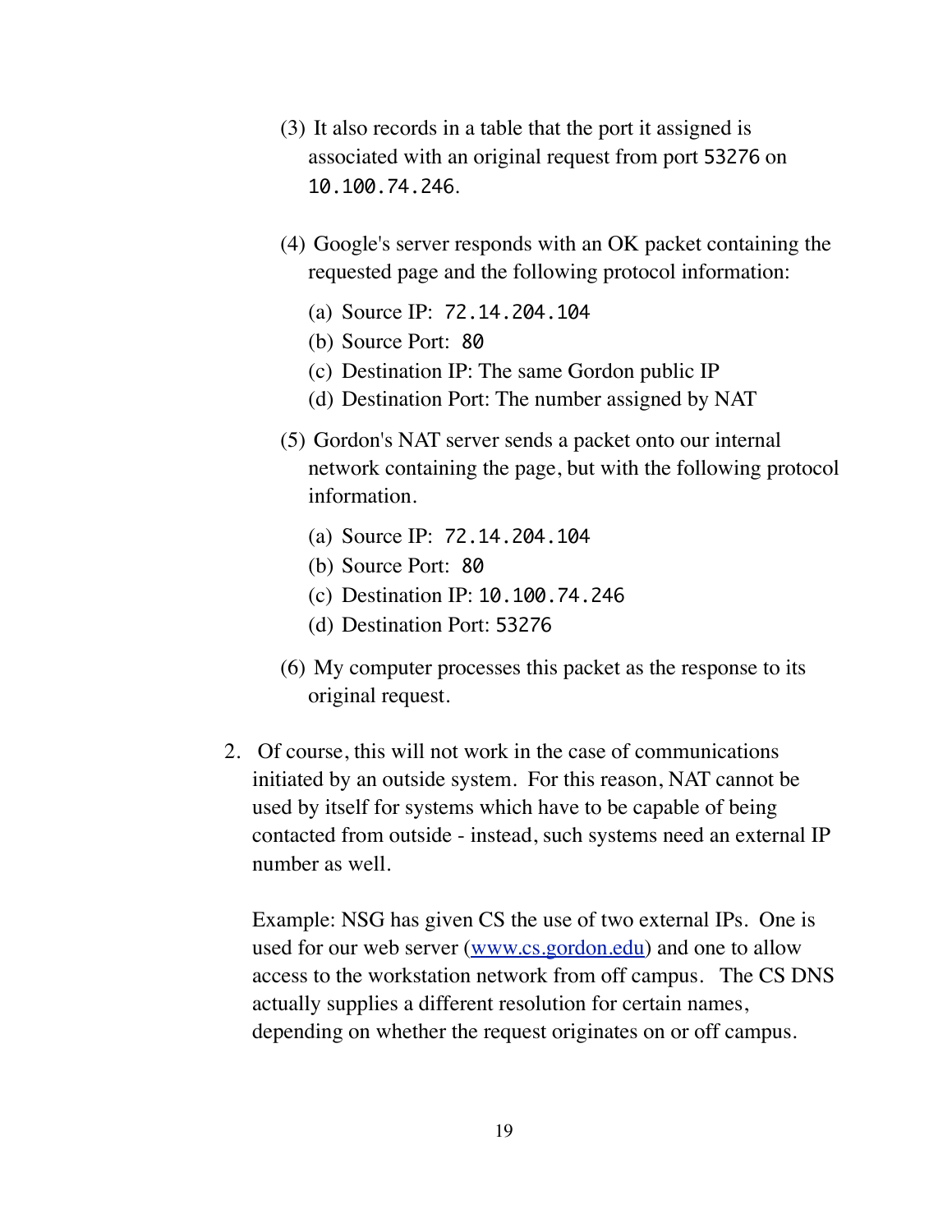- a) If you request resolution for the name [www.cs.gordon.edu](http://www.cs.gordon.edu) off campus, the DNS will supply the external IP 216.236.251.139 But if you request resolution for this name from on campus, the DNS will supply the internal IP 10.100.150.17.
- b) If you request resolution for nabi.cs.gordon.edu (nabi is Hebrew for "prophet") from off campus, the DNS will supply the external IP 216.236.251.138. But if the request originates on-campus, the DNS will supply the internal IP 10.100.150.72 (which happens to be the IP for obadiah, which is the one workstation that is directly accessible from off campus - though from it you can ssh to other on-campus machines, of course.)
- c) An off-campus request originating from one of these machines will use NAT as for any other on-campus system; but offcampus hosts can also originate contact with either of these machines using the external IP, which the NAT server will then translate to the internal IP. (Thus, these systems only know their internal IP - the external IP is translated by the NAT server when one of them is contacted.)